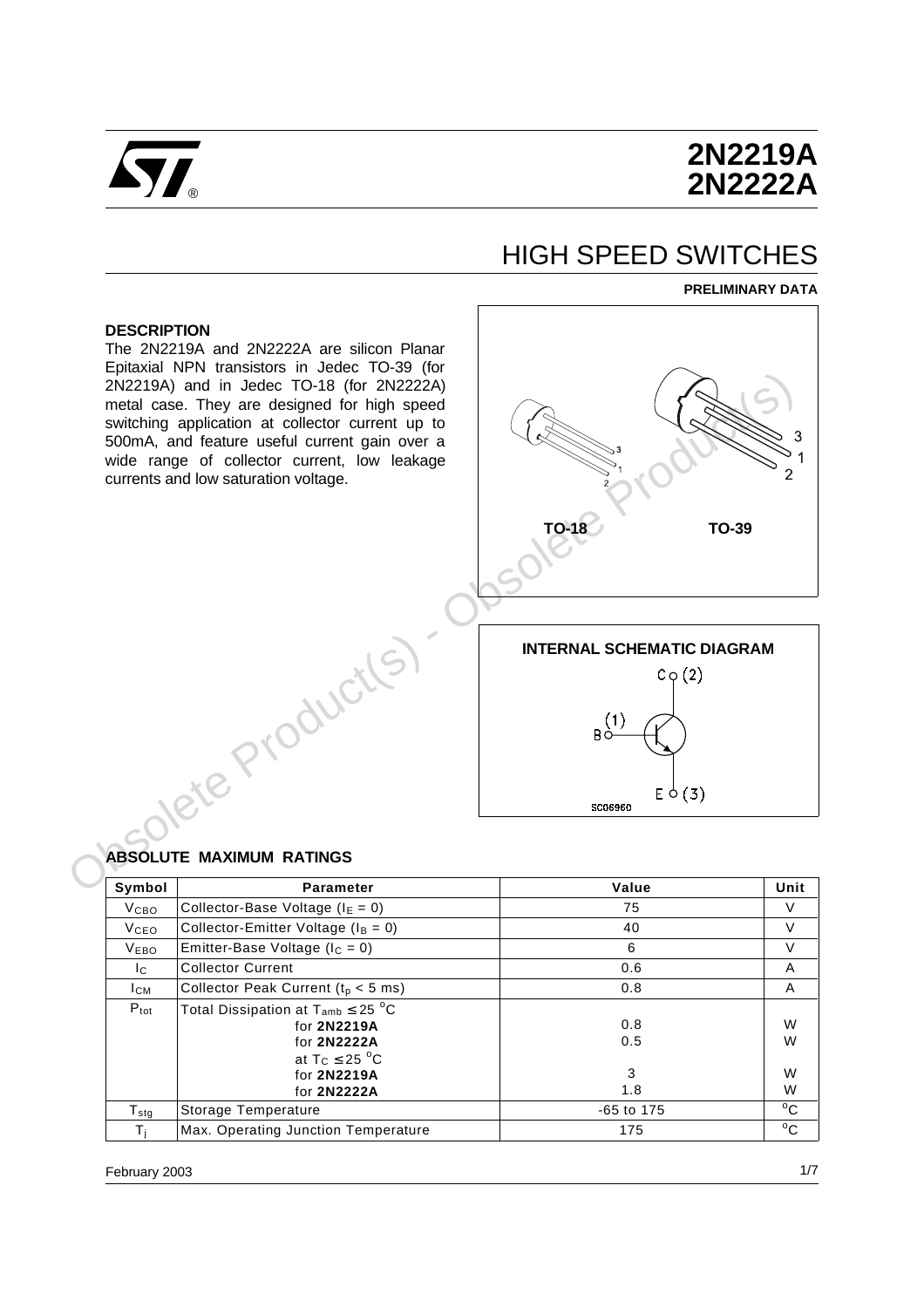### **THERMAL DATA**

|                      |                                     |     | TO-39 | <b>TO-18</b> |                |
|----------------------|-------------------------------------|-----|-------|--------------|----------------|
| $Rthi-case$          | Thermal Resistance Junction-Case    | Max | 50    | 83.3         | $\rm ^{o}C/W$  |
| R <sub>thi-amb</sub> | Thermal Resistance Junction-Ambient | Max | 187.5 | 300          | $^{\circ}$ C/W |

### **ELECTRICAL CHARACTERISTICS**  $(T_{\text{case}} = 25 \text{ °C}$  unless otherwise specified)

| Symbol           | Parameter                                                 | <b>Test Conditions</b>                                                                                                                                                                                                                                                                           | Min.                                    | Typ. | Max.                  | Unit                  |
|------------------|-----------------------------------------------------------|--------------------------------------------------------------------------------------------------------------------------------------------------------------------------------------------------------------------------------------------------------------------------------------------------|-----------------------------------------|------|-----------------------|-----------------------|
| I <sub>CBO</sub> | <b>Collector Cut-off</b><br>Current $(I_E = 0)$           | $V_{CB} = 60 V$<br>$T_i = 150 °C$<br>$V_{CB} = 60 V$                                                                                                                                                                                                                                             |                                         |      | 10<br>10              | nA<br>μA              |
| I <sub>CEX</sub> | <b>Collector Cut-off</b><br>Current ( $V_{BE} = -3V$ )    | $V_{CE} = 60 V$                                                                                                                                                                                                                                                                                  |                                         |      | 10                    | nA                    |
| <b>IBEX</b>      | <b>Base Cut-off Current</b><br>$(V_{BE} = -3V)$           | $VCE = 60 V$                                                                                                                                                                                                                                                                                     |                                         |      | 20                    | 'nĀ                   |
| <b>IEBO</b>      | <b>Emitter Cut-off Current</b><br>$(lC = 0)$              | $V_{EB} = 3 V$                                                                                                                                                                                                                                                                                   |                                         |      | 10                    | nA                    |
| $V_{(BR)CBO}$    | Collector-Base<br><b>Breakdown Voltage</b><br>$(I_E = 0)$ | $I_c = 10 \mu A$                                                                                                                                                                                                                                                                                 | 75                                      |      |                       | V                     |
| $V_{(BR)CEO*}$   | Collector-Emitter<br>Breakdown Voltage<br>$(I_B = 0)$     | $IC = 10 mA$                                                                                                                                                                                                                                                                                     | 40                                      |      |                       | $\vee$                |
| $V_{(BR)EBO}$    | Emitter-Base<br><b>Breakdown Voltage</b><br>$(lC = 0)$    | $I_E = 10 \mu A$                                                                                                                                                                                                                                                                                 | 6                                       |      |                       | $\vee$                |
| $VCE(sat)$ *     | Collector-Emitter<br><b>Saturation Voltage</b>            | $I_B = 15$ mA<br>$I_c = 150$ mA<br>$I_c = 500 \text{ mA}$<br>$I_B = 50$ mA                                                                                                                                                                                                                       |                                         |      | 0.3<br>$\mathbf{1}$   | V<br>V                |
| $VBE(sat)*$      | <b>Base-Emitter</b><br>Saturation Voltage                 | $lc = 150$ mA<br>$I_B = 15$ mA<br>$IC = 500 mA$<br>$I_B = 50$ mA                                                                                                                                                                                                                                 | 0.6                                     |      | 1.2<br>$\overline{2}$ | $\mathsf V$<br>$\vee$ |
| $h_{FE}$         | DC Current Gain                                           | $V_{CE} = 10 V$<br>$I_c = 0.1$ mA<br>$I_C = 1$ mA<br>$V_{CE}$ = 10 V<br>$I_{C} = 10 \text{ mA}$<br>$V_{CE} = 10 V$<br>$V_{CE} = 10 V$<br>$I_c = 150$ mA<br>$I_c = 500$ mA<br>$V_{CE} = 10 V$<br>$I_C = 150$ mA<br>$V_{CE} = 1 V$<br>$IC = 10 mA$<br>$VCE = 10 V$<br>$T_{amb}$ = -55 $^{\circ}$ C | 35<br>50<br>75<br>100<br>40<br>50<br>35 |      | 300                   |                       |
| $h_{fe}$ *       | <b>Small Signal Current</b><br>Gain                       | $V_{CE} = 10 V$<br>$f = 1KHz$<br>$IC = 1 mA$<br>$V_{CE} = 10 V$<br>$IC = 10 mA$<br>$f = 1KHz$                                                                                                                                                                                                    | 50<br>75                                |      | 300<br>375            |                       |
| $f_{\mathsf{T}}$ | <b>Transition Frequency</b>                               | $V_{CE}$ = 20 V<br>$c = 20$ mA<br>$f = 100$ MHz                                                                                                                                                                                                                                                  |                                         | 300  |                       | <b>MHz</b>            |
| $C_{EBO}$        | Emitter-Base<br>Capacitance                               | $V_{EB} = 0.5 V$<br>$f = 100K$ Hz<br>$I_C = 0$                                                                                                                                                                                                                                                   |                                         |      | 25                    | рF                    |
| Ссво             | Collector-Base<br>Capacitance                             | $V_{CB} = 10 V$<br>$f = 100$ KHz<br>$I_E = 0$                                                                                                                                                                                                                                                    |                                         |      | 8                     | рF                    |
| $R_{e(hie)}$     | Real Part of Input<br>Impedance                           | $IC = 20 mA$<br>$V_{CE}$ = 20 V<br>$f = 300 MHz$                                                                                                                                                                                                                                                 |                                         |      | 60                    | Ω                     |

 $\sqrt{M}$ 

\* Pulsed: Pulse duration = 300  $\mu$ s, duty cycle  $\leq$  1 %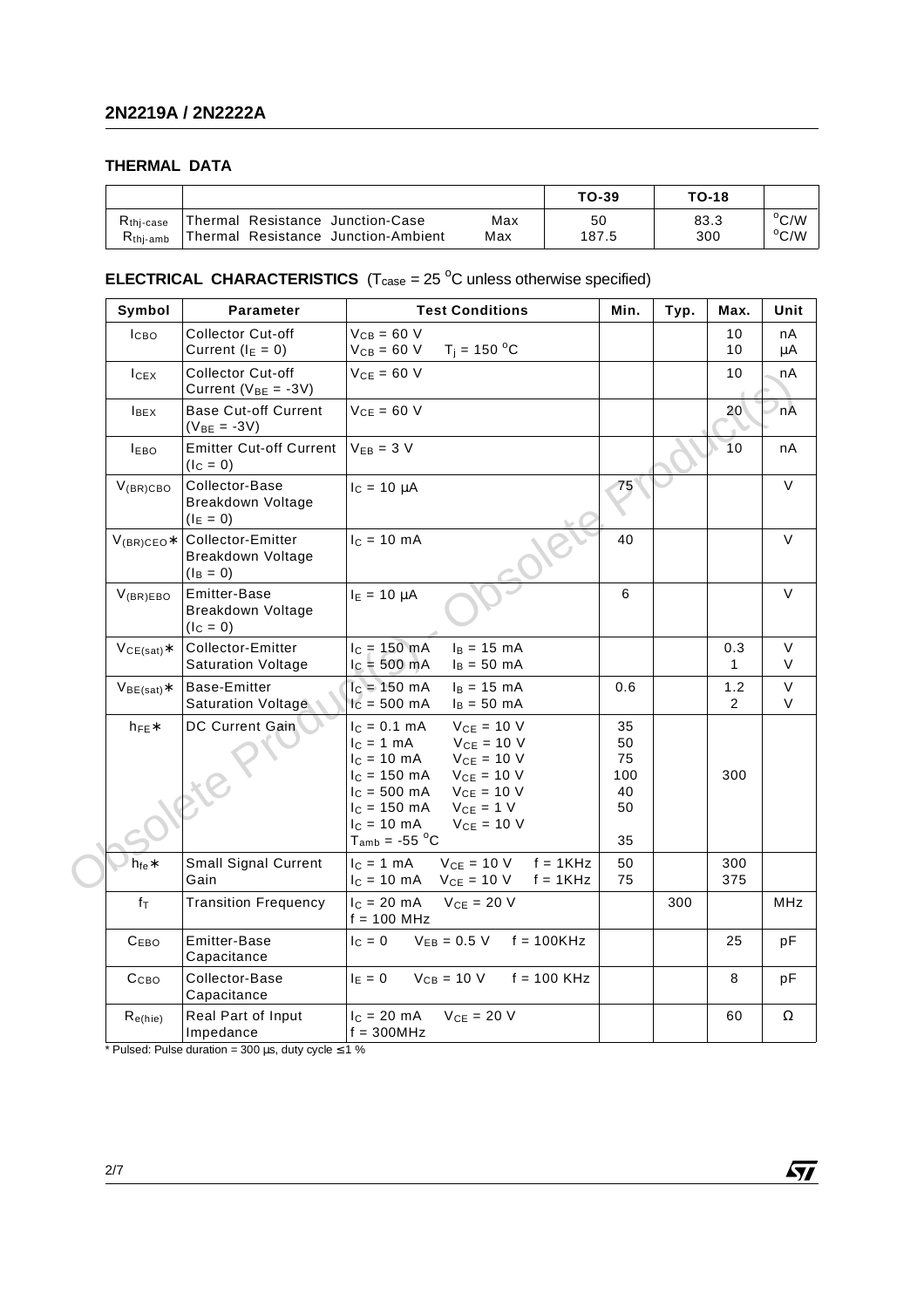| Symbol            | Parameter                 | <b>Test Conditions</b>                                                             | Min.                   | Typ.           | Max.                | Unit                     |
|-------------------|---------------------------|------------------------------------------------------------------------------------|------------------------|----------------|---------------------|--------------------------|
| <b>NF</b>         | Noise Figure              | $V_{CE} = 10 V$<br>$I_C = 0.1$ mA<br>$f = 1KHz$<br>$R_g = 1K\Omega$                |                        | $\overline{4}$ |                     | dB                       |
| $h_{ie}$          | Input Impedance           | $V_{CE} = 10 V$<br>$IC = 1 mA$<br>$I_C = 10 \text{ mA}$ $V_{CE} = 10 \text{ V}$    | $\overline{2}$<br>0.25 |                | 8<br>1.25           | k $\Omega$<br>k $\Omega$ |
| $h_{re}$          | Reverse Voltage Ratio     | $V_{CE}$ = 10 V<br>$I_C = 1$ mA<br>$I_C = 10 \text{ mA}$ $V_{CE} = 10 \text{ V}$   |                        |                | 8<br>$\overline{4}$ | $10^{-4}$<br>$10^{-4}$   |
| $h_{oe}$          | Output Admittance         | $V_{CE}$ = 10 V<br>$I_C = 1$ mA<br>$I_C = 10 \text{ mA}$ $V_{CE} = 10 \text{ V}$   | 5<br>25                |                | 35<br>200           | μS<br>$\mu$ S            |
| $**hJ$            | Delay Time                | $V_{CC}$ = 30 V<br>$I_C = 150$ mA<br>$I_{B1} = 15 \text{ mA}$<br>$V_{BB} = -0.5 V$ |                        |                | 10                  | ns                       |
| $t_r$ **          | Rise Time                 | $V_{CC}$ = 30 V<br>$I_c = 150$ mA<br>$I_{B1} = 15$ mA<br>$V_{BB} = -0.5 V$         |                        |                | 25                  | ns                       |
| $t_s**$           | Storage Time              | $V_{CC}$ = 30 V<br>$I_C = 150 \, mA$<br>$I_{B1} = -I_{B2} = 15$ mA                 |                        |                | 225                 | ns                       |
| $t_f**$           | <b>Fall Time</b>          | $V_{CC}$ = 30 V<br>$I_c = 150$ mA<br>$I_{B1} = -I_{B2} = 15$ mA                    |                        |                | 60                  | ns                       |
| $r_{bb'} C_{b'c}$ | Feedback Time<br>Constant | $I_C = 20$ mA $V_{CE} = 20$ V<br>$f = 31.8 MHz$                                    |                        |                | 150                 | ps                       |
|                   | Obsolete Product(S)       | 3005                                                                               |                        |                |                     |                          |
|                   |                           |                                                                                    |                        |                |                     |                          |
|                   |                           |                                                                                    |                        |                |                     |                          |
|                   |                           |                                                                                    |                        |                |                     |                          |
|                   |                           |                                                                                    |                        |                |                     |                          |

#### **ELECTRICAL CHARACTERISTICS** (continued)

 $\sqrt{27}$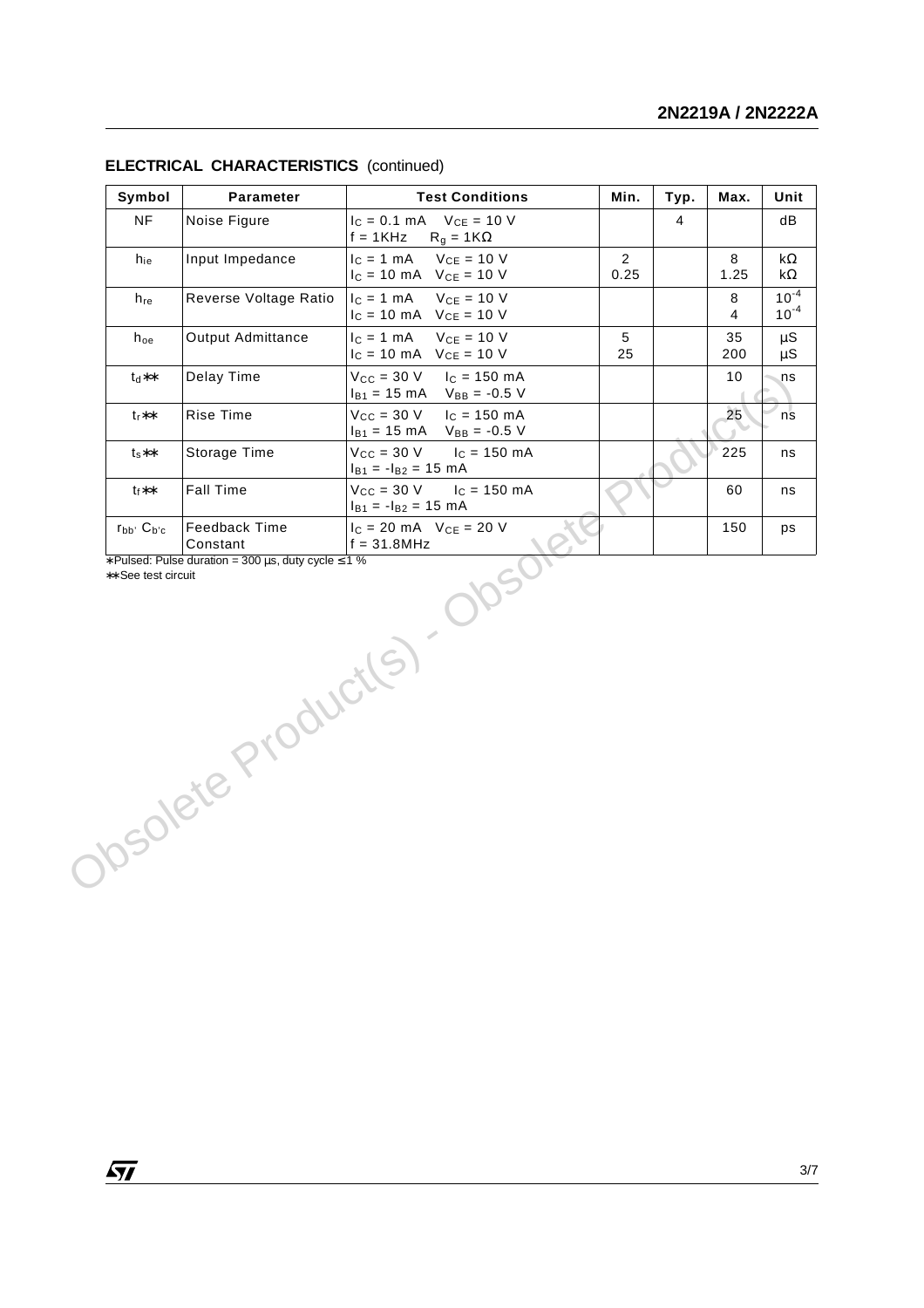## **2N2219A / 2N2222A**

Test Circuit fot td, tr.



Test Circuit fot td, tr.



4/7

 $\sqrt{1}$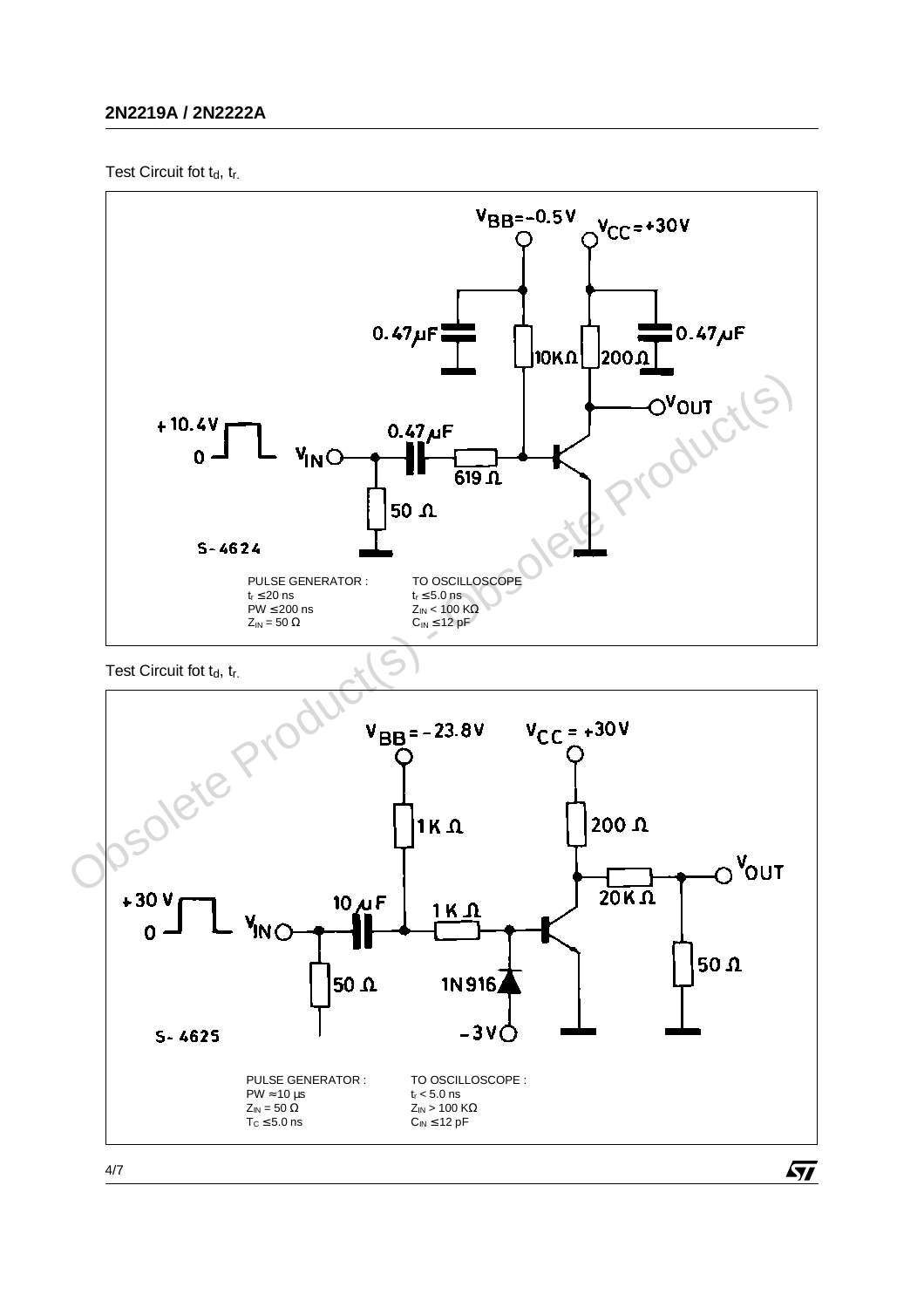| DIM.                      | $\mathop{\mathsf{mm}}\nolimits$ |      |               | inch         |                    |       |  |
|---------------------------|---------------------------------|------|---------------|--------------|--------------------|-------|--|
|                           | MIN.                            | TYP. | MAX.          | MIN.         | TYP.               | MAX.  |  |
| $\mathsf A$               |                                 | 12.7 |               |              | 0.500              |       |  |
| $\sf B$                   |                                 |      | 0.49          |              |                    | 0.019 |  |
| D                         |                                 |      | 5.3           |              |                    | 0.208 |  |
| $\mathsf E$               |                                 |      | 4.9           |              |                    | 0.193 |  |
| F                         |                                 |      | $5.8\,$       |              |                    | 0.228 |  |
| ${\mathsf G}$             | 2.54                            |      |               | 0.100        |                    |       |  |
| $\boldsymbol{\mathsf{H}}$ |                                 |      | $1.2\,$       |              |                    | 0.047 |  |
| $\mathsf I$               |                                 |      | 1.16          |              |                    | 0.045 |  |
| L                         | $45^{\circ}$                    |      | $\mathcal{L}$ | $45^{\circ}$ |                    |       |  |
| H                         | RIV 6<br>$\Theta$               | Jour |               | D            | $\pmb{\mathsf{A}}$ |       |  |

## **TO-18 MECHANICAL DATA**



 $\sqrt{1}$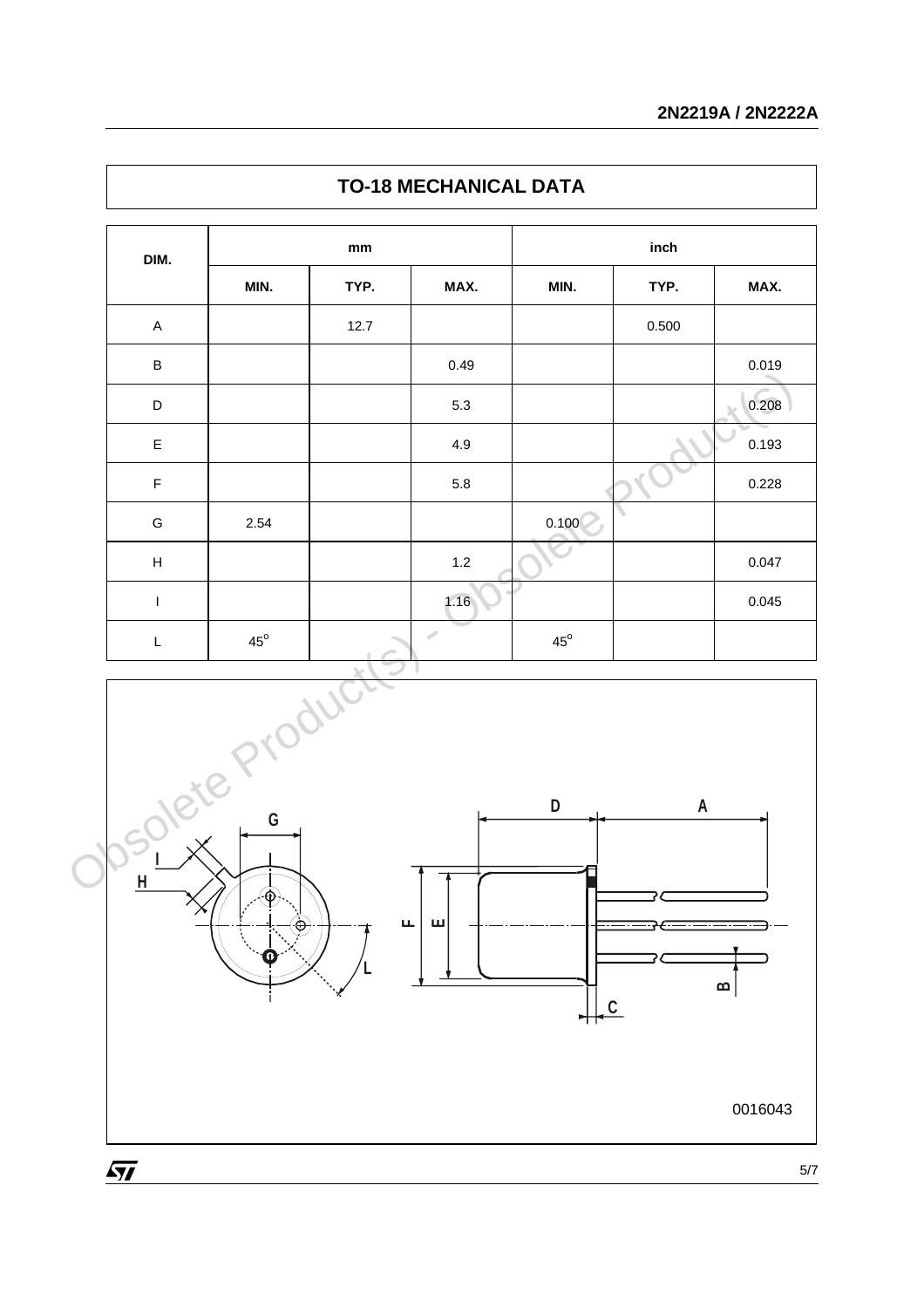## **2N2219A / 2N2222A**

| DIM.                      | mm   |      |                     | inch  |      |       |  |
|---------------------------|------|------|---------------------|-------|------|-------|--|
|                           | MIN. | TYP. | MAX.                | MIN.  | TYP. | MAX.  |  |
| $\mathsf A$               | 12.7 |      |                     | 0.500 |      |       |  |
| $\sf B$                   |      |      | 0.49                |       |      | 0.019 |  |
| D                         |      |      | $6.6\,$             |       |      | 0.260 |  |
| $\mathsf E$               |      |      | 8.5                 |       |      | 0.334 |  |
| $\mathsf F$               |      |      | 9.4                 |       |      | 0.370 |  |
| G                         | 5.08 |      |                     | 0.200 |      |       |  |
| $\boldsymbol{\mathsf{H}}$ |      |      | $1.2\,$             |       |      | 0.047 |  |
| $\mathsf I$               |      |      | 0.9                 |       |      | 0.035 |  |
| L                         |      |      | $45^{\circ}$ (typ.) |       |      |       |  |





 $\sqrt{M}$